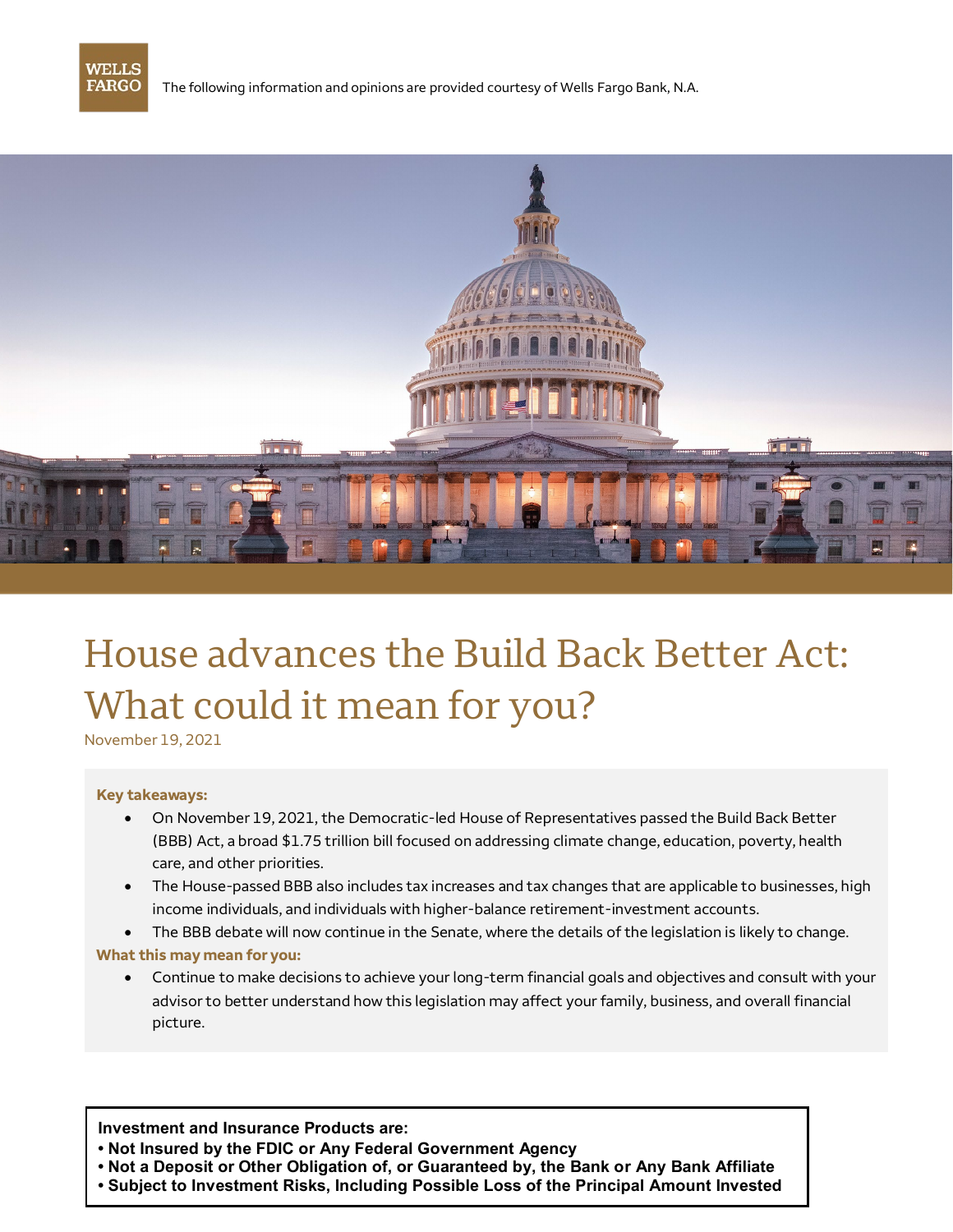## **What tax changes are "in" the bill today and what's "out" (for now)?**

With the Infrastructure Investment and Jobs Act (aka the Bipartisan Infrastructure Framework) signed into law, the focus has turned to the President's "Human Infrastructure" programs. After months of negotiations and debate, the Democratic-led House of Representatives advanced the Build Back Better (BBB) Act to the Senate.

The chart below is a snapshot that shows how the tax provisions have evolved since the House Ways and Means Committee initially considered Build Back Better Act in September. The spending and tax provisions of the BBB are both expected to continue to evolve in the Senate.

|                                                                       | <b>Build Back Better Act: September 2021</b>                                                                                                                                                                      | Build Back Better Act - passed by the<br><b>House in November 2021</b>                                                                           |
|-----------------------------------------------------------------------|-------------------------------------------------------------------------------------------------------------------------------------------------------------------------------------------------------------------|--------------------------------------------------------------------------------------------------------------------------------------------------|
| <b>Individual income tax</b><br>rates                                 | Increase highest individual income tax<br>rate to 39.6%                                                                                                                                                           | Removed                                                                                                                                          |
| <b>Capital gains tax rate</b>                                         | Increase long-term capital gains tax rate<br>to 25% effective September 13, 2021                                                                                                                                  | Removed                                                                                                                                          |
| <b>Qualified business</b>                                             | Provide a maximum allowable qualified                                                                                                                                                                             | Removed                                                                                                                                          |
| income deduction                                                      | business income deduction for<br>individuals, estates, and trusts                                                                                                                                                 |                                                                                                                                                  |
| <b>Net investment</b><br>income tax (NIIT)                            | Apply the 3.8% NIIT to trade or business<br>income for individual taxpayers with<br>adjusted gross income (AGI) greater than<br>\$400,000                                                                         | Remains in the Build Back Better Act                                                                                                             |
| <b>Excess business</b><br>losses                                      | Makes permanent the limitation on<br>excess business losses from the Tax Cuts<br>and Jobs Act (TCJA) of 2017                                                                                                      | Remains in the Build Back Better Act                                                                                                             |
| <b>Surcharge on high</b><br>income earners                            | Apply a 3% surcharge on taxpayers with<br>AGI greater than \$5,000,000                                                                                                                                            | Apply a 5% surcharge on modified<br>adjusted gross income (MAGI) in<br>excess of \$10,000,000 and an<br>additional 3% on MAGI of<br>\$25,000,000 |
| <b>State and local tax</b><br>deduction                               | No change to the state and local tax<br>deduction                                                                                                                                                                 | For years starting after 2020, the<br>limitation for the state and local tax<br>deduction increased to \$80,000<br>through 2030                  |
| <b>Lifetime federal tax</b><br>exemption                              | Accelerate the sunset of the TCJA<br>Provision for estate tax from 2026 to<br>2022                                                                                                                                | Removed                                                                                                                                          |
| <b>Grantor trusts</b>                                                 | Changes to grantor trust rules that would<br>have impacted estate planning changes                                                                                                                                | Removed                                                                                                                                          |
| <b>Contributions to</b><br><b>Traditional and Roth</b><br><b>IRAs</b> | At certain income thresholds, no further<br>contributions to a Roth or Traditional IRA<br>if the total value of IRAs and defined<br>contribution retirement accounts<br>exceeds \$10,000,000                      | Remains in the Build Back Better Act                                                                                                             |
| <b>Required minimum</b><br>distributions from<br><b>IRAs</b>          | At certain income thresholds with IRA<br>balances greater than \$10,000,000, a<br>required minimum distribution of 50% of<br>the amount above \$10,000,000 and<br>100% of the amount greater than<br>\$20,000,000 | Remains in the Build Back Better Act                                                                                                             |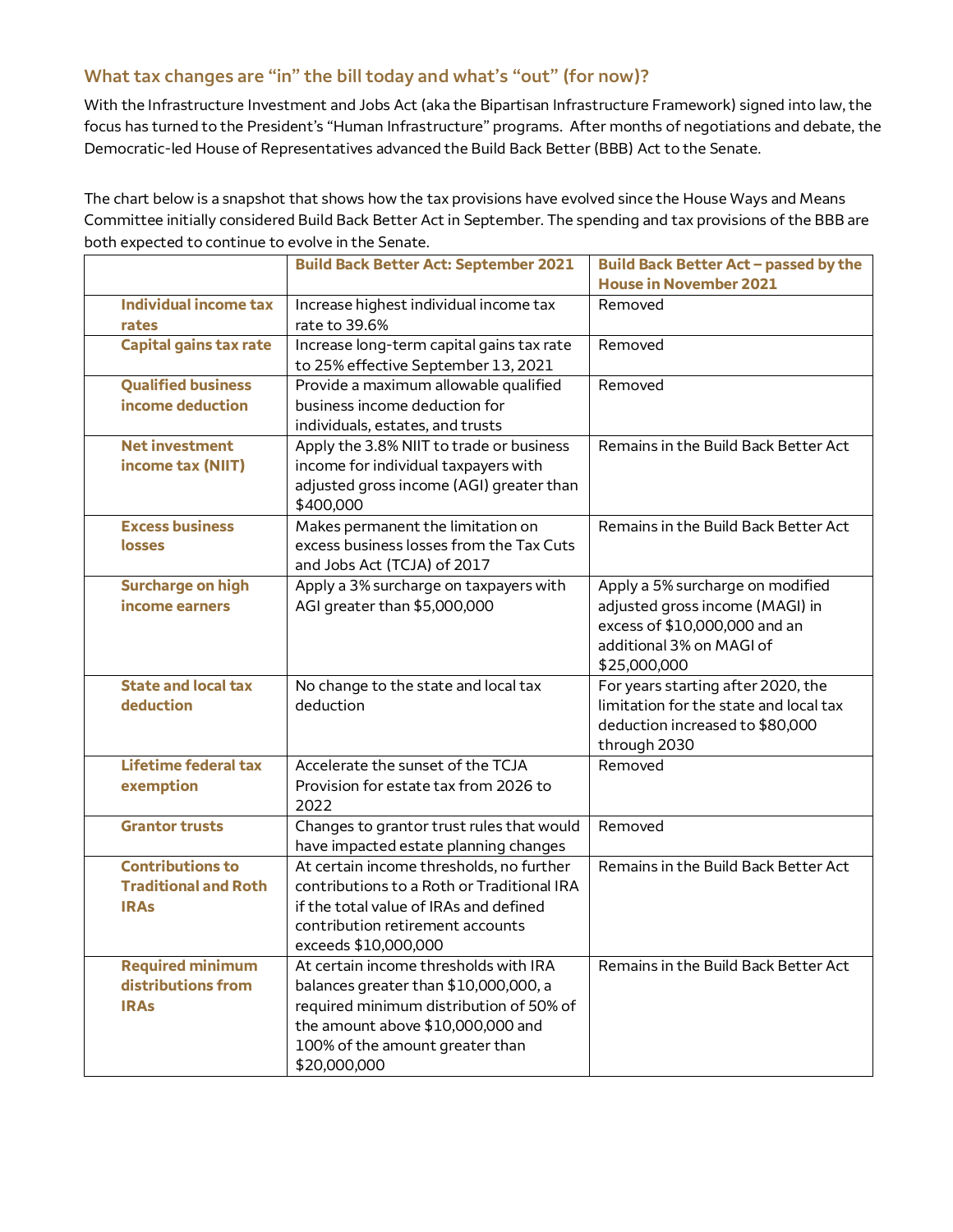| <b>Roth IRA Conversions</b>                           | At certain income thresholds, starting in<br>2032, Roth conversions prohibited from<br>traditional IRAs or certain employer<br>sponsored plans.     | Remains in the Build Back Better Act |
|-------------------------------------------------------|-----------------------------------------------------------------------------------------------------------------------------------------------------|--------------------------------------|
| <b>Back Door Roth IRA</b><br>conversions              | Effective January 1, 2022, Roth<br>conversions including after-tax<br>contributions from traditional IRAs or<br>employer sponsored plans prohibited | Remains in the Build Back Better Act |
| <b>Qualified small</b><br>business stock<br>deduction | At certain income levels, elimination of<br>the 75% and 100% capital gain deduction<br>for qualified small business stock                           | Remains in the Build Back Better Act |

### **What are the next steps?**

The House passage is just one step in the process, with this bill now moving to the Senate where the provisions are anticipated to evolve. Given the slim Democratic majority in the Senate, it is unclear what the changes will be, and when the Senate will take up the vote. Should the Senate pass the bill, reconciliation between the House and Senate versions will be required. Furthermore, if the Senate does not take up the vote in December, the reconciliation process will start over again.

# **What actions should I consider taking?**

In this fast-changing environment, with little time before year-end, be thoughtful as to what steps to take. Evaluate what traditional year-end tax planning activities may be appropriate for your situation:

- Consider capital loss harvesting, charitable contributions, and annual exclusion gifts
- If gifting strategies were recently started, consider whether they still achieve your goals and objectives. If so, continue the strategy. If you are not sure, take the additional time to have a thoughtful conversation with your advisors.
- Do not wait too long as these provisions could either return or will naturally occur (for example, the estate tax sunset will still change in 2026).

Consult with your advisor to better understand how this legislation may affect your family, business, and overall financial picture. As changes could happen quickly with final passage potentially occurring towards year-end, it is best to have dual-track plans of action depending upon the result.